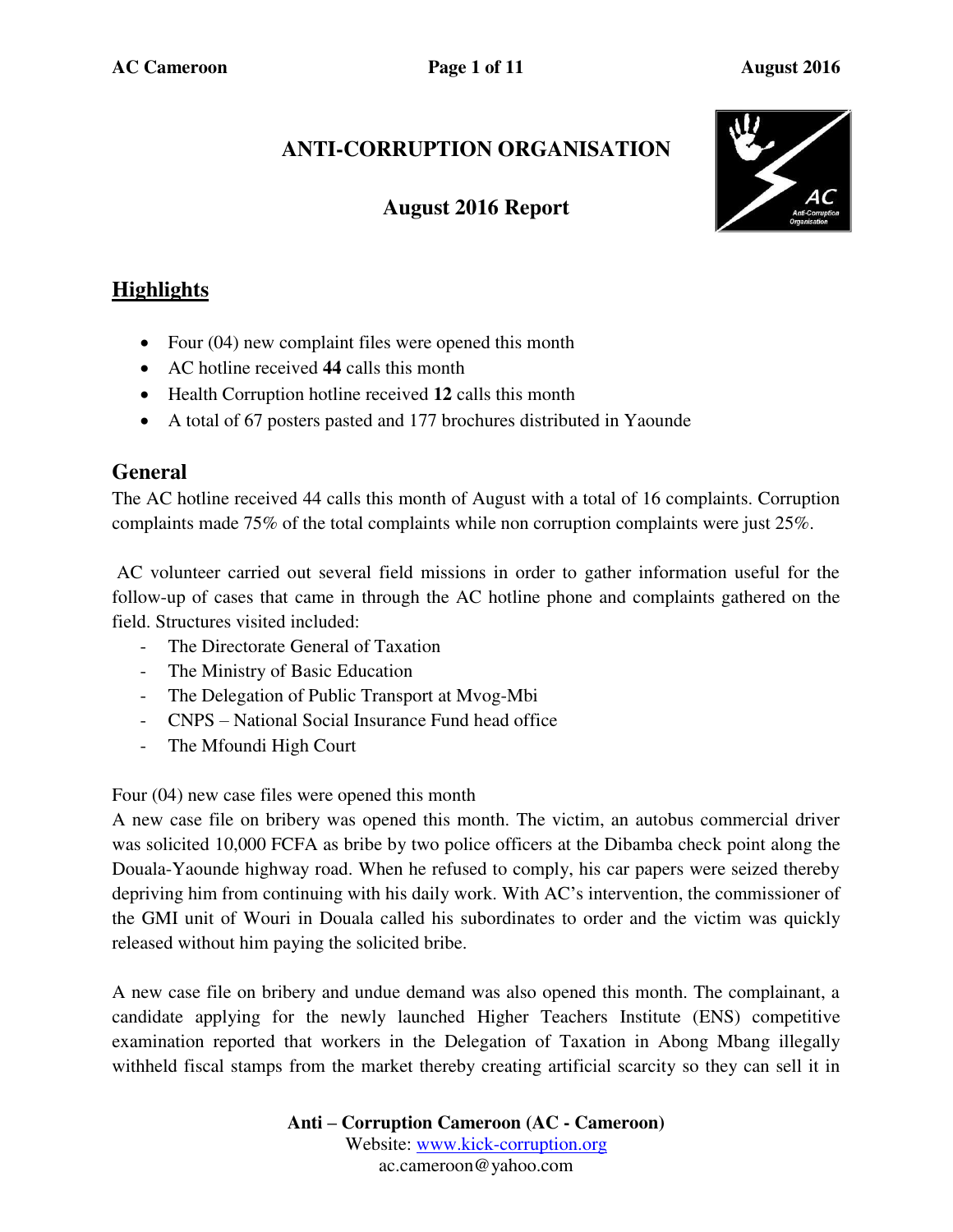the black market at elevated prices. According to him, the price of fiscal stamps sold in the black market ranged from 1500-1700 FCFA instead of the standard price of 1000FCFA. AC met with the head of service in charge of fiscal stamps at the tax directorate here in Yaounde who instituted measures to catch the culprits in flagrante delicto.

Another new case file on Oppression was opened this month. The complainant reported that she was illegally detained in a police cell in Minkar in the Nyong and Kéllé district with her rights disregarded because the commissioner had received bribe from the plaintiff. After numerous attempts to get the commissioner to respond to AC in vain, he finally came around and collaborated with AC and promised to resolve the problem amicably.

Another new case file on bribery was opened this month. The complainant, a student was solicited 5000 FCFA as bribe at the Classical Bilingual High School Bafang in the West region. AC contacted the principal of the institution who refuted the allegations but promised to put into place measures to get hold of the culprit.

Brochure distribution and poster pasting were carried out this month in order to recruit victims of corruption. Posters were pasted and brochures distributed in corruption hotspots including the Ekounou and Mfou court houses, Provence, and Mokolo market in Yaounde

### **AC Hotline Phone**

The AC hotline phone registered **44** calls this month of August 2016 with **12** corruption and corruption assimilated offences and **4** non-corruption related complaints. The calls have been analyzed and represented on charts as seen below.

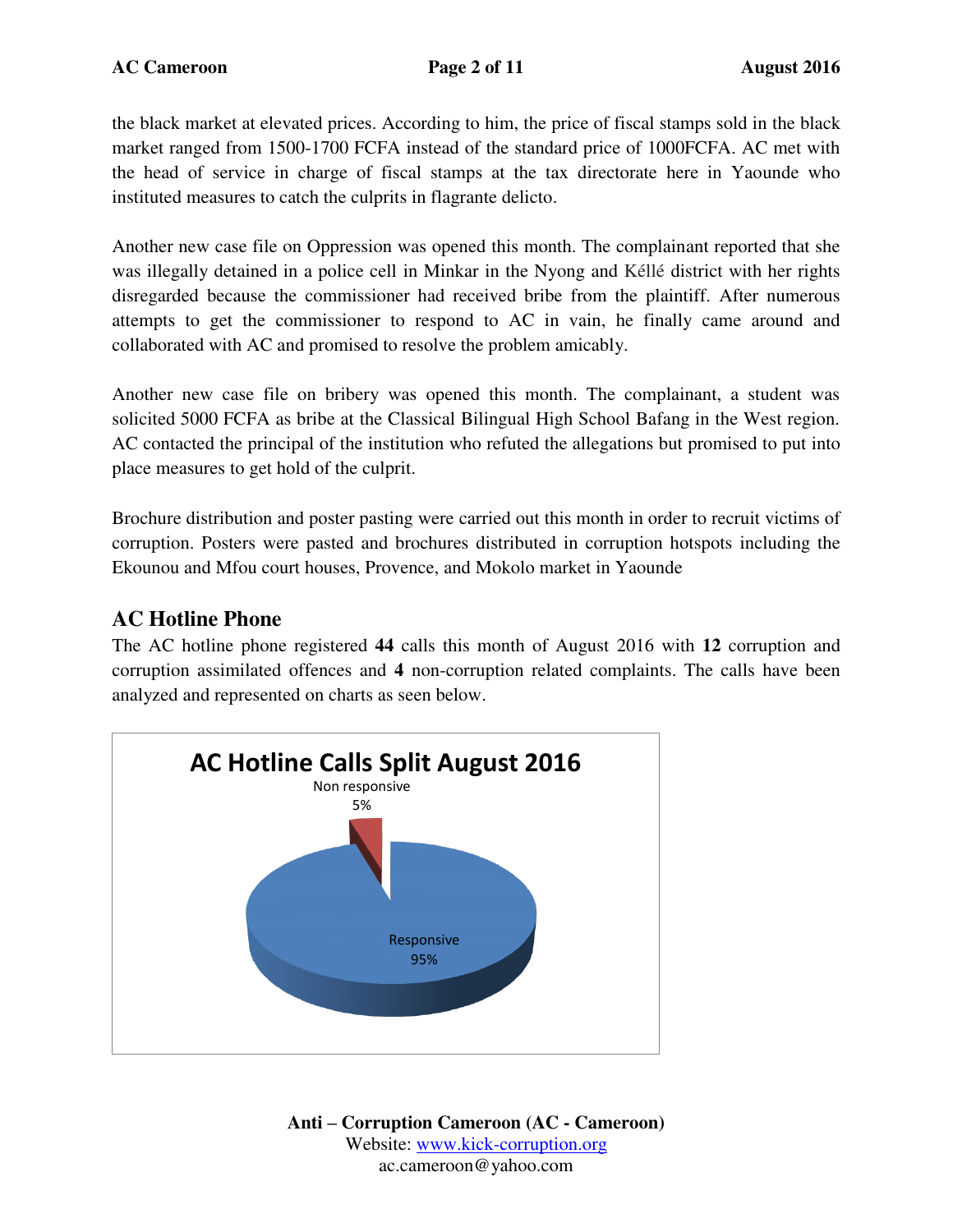95% of calls that came in through the AC hotline phone answered responsive while 5% of callers either did not respond to their calls or had their phones switched off or unidentified.



This month of August 2016, 44% of callers' reported corruption complaints while 41% of callers had no complaints to report and 15% had complaints which were not related to corruption



Bribery complaints topped the list of corruption complaints with 59%, followed by fraud complaints with 17% and lastly, complaints of undue demand, embezzlement, oppression with 8% each.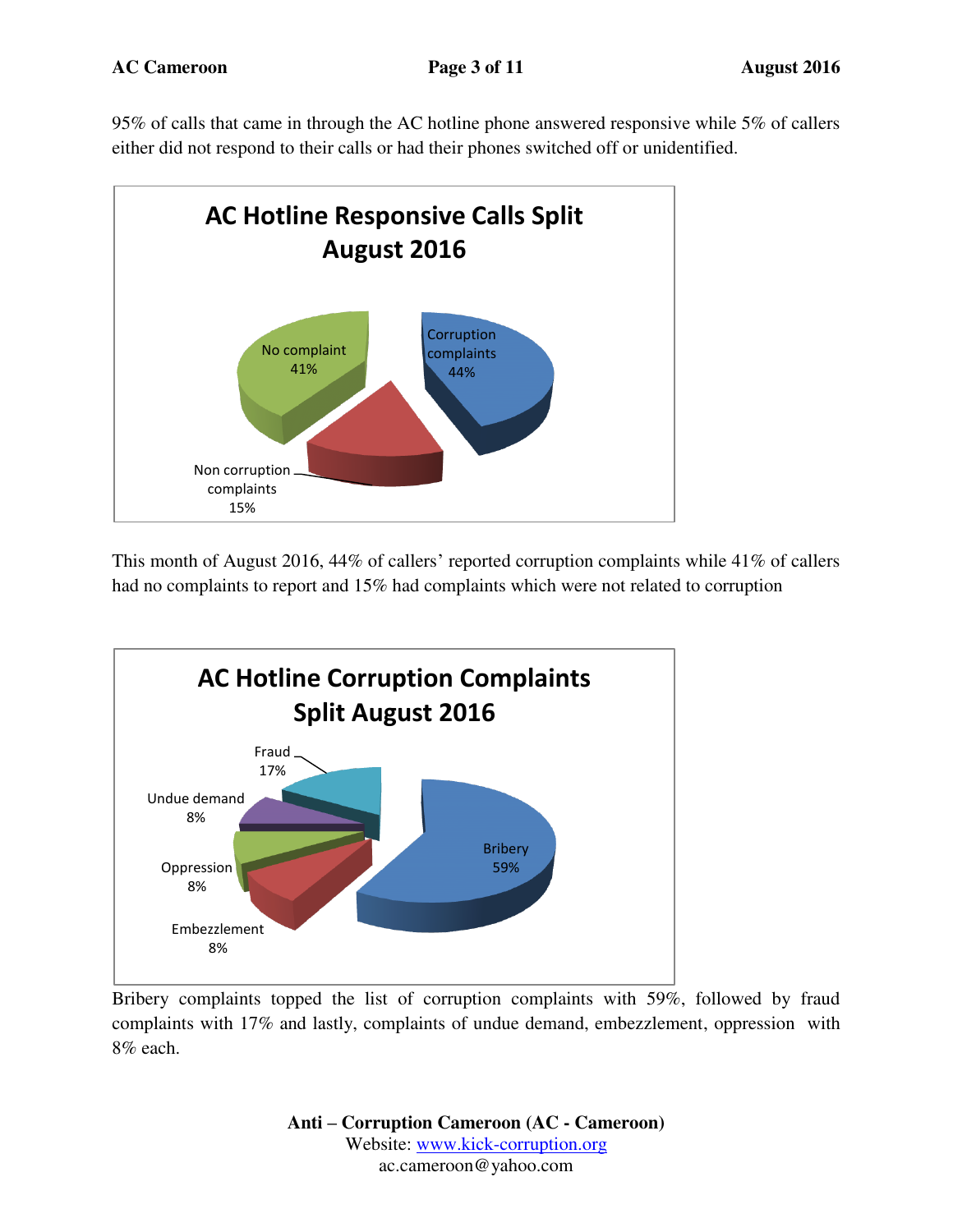

Private complaints were the highest non corruption complaints received with 33%, followed by judicial irregularities, rent tax and land problems with 17% each and lastly, house leasing problems with 16%.



## **Gender**

93% of callers who participated in calls this month of August 2016 was the male gender while the female gender participated with 7% calls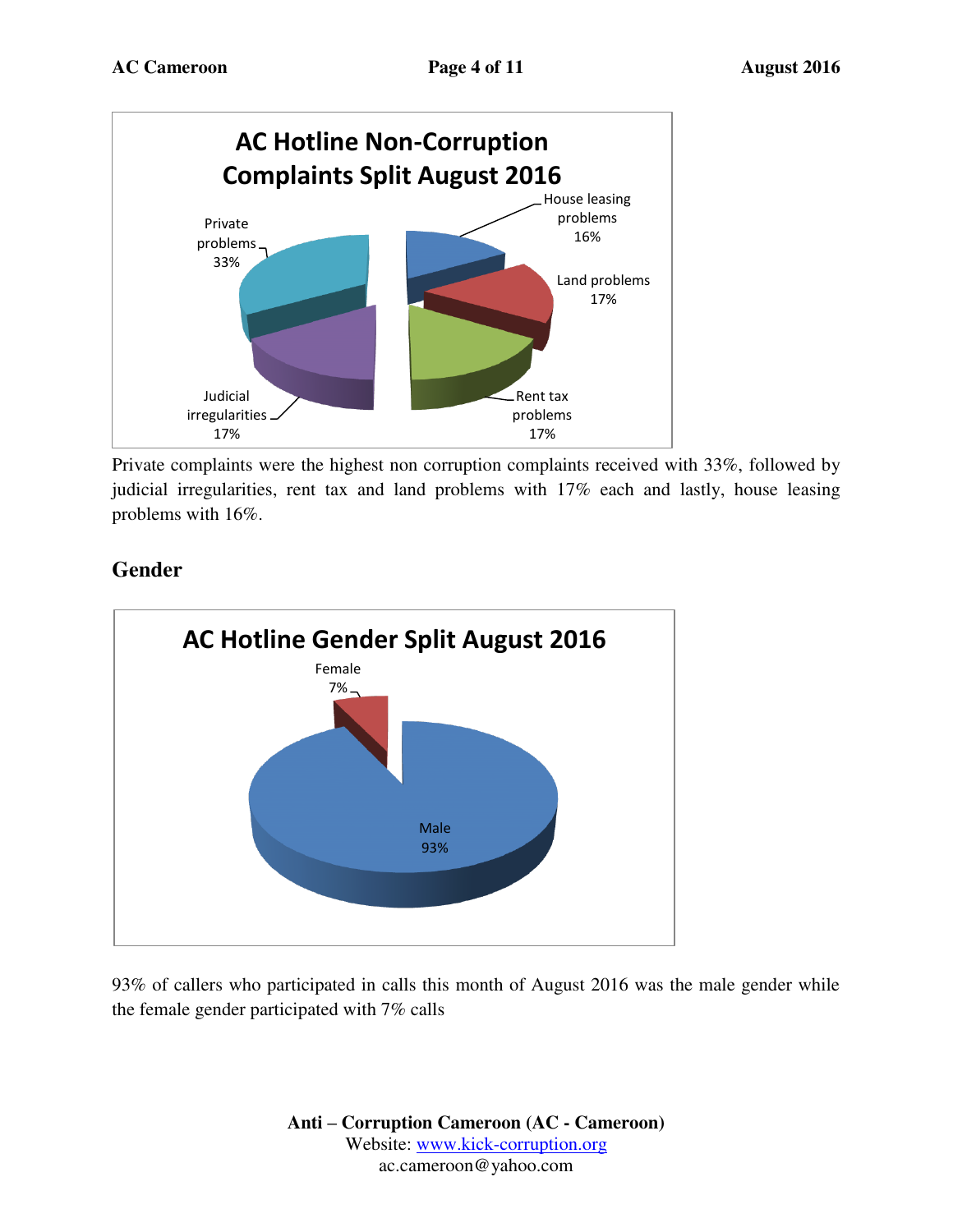## **Age Range of Callers**



The adult age range participated with 64% of total calls, followed by the youth age range with 29% and the elderly with 7% of calls



## **Regional Representation**

The Centre region had the highest calls representing 36% of the total calls that emanated from the different regions. AC field work was carried out in the Centre region. The Littoral region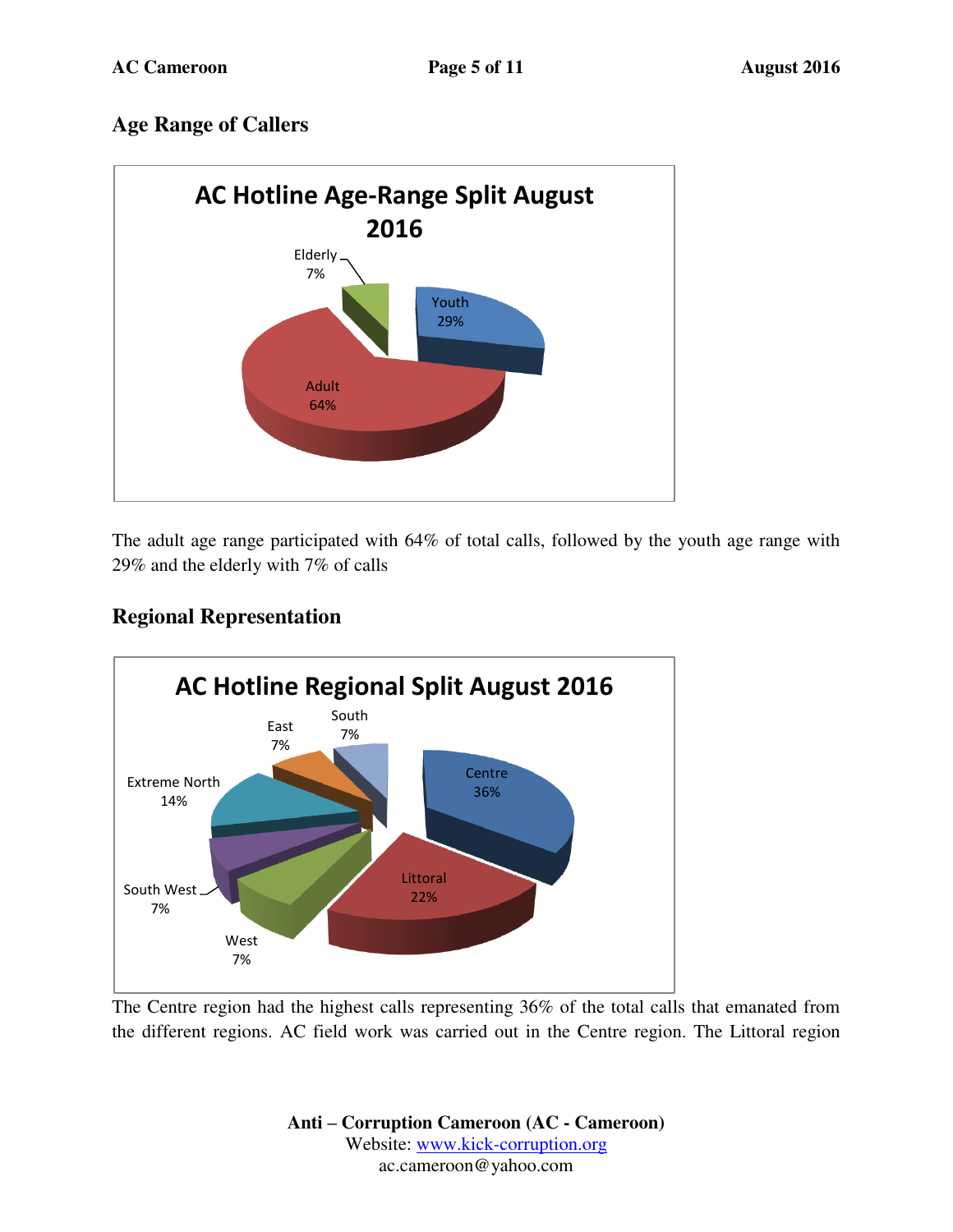followed with 22%, then the Far North region with 14% while the West, South, East and South West regions all had 7% each.

#### **Investigations**

Investigations are ongoing on a new case file on bribery and undue demand opened this month. A candidate who wanted to register for the Higher Teachers Institute (ENS) competitive examination had difficulties accessing fiscal stamps in Abong Mbang. With the registration dateline quickly approaching, he contacted one of the workers of the delegation of taxation to find out why there was shortage of fiscal stamps and when he could come back for it but was informed that he could get the fiscal stamps which were sold behind closed doors at elevated prices, ranging from 1500- 1700 francs CFA instead of the standard price of 1000 francs CFA. AC took the complaint to the general directorate of taxation here in Yaounde to investigate whether prices of fiscal stamps had been increased but discovered the contrary. The head of service in charge of fiscal stamps was contacted and he immediately put in some measures to verify the authenticity of the complaint and catch the culprit red handed.

AC was able to resolve a corruption attempt case this month. The victim, an autobus commercial driver was solicited 10,000 francs CFA as bribe by two police officers at the Dibamba check point along the Douala-Yaoundé highway road. Knowing that all his paperwork was legal, the victim refused to comply with their demand and his car papers were confiscated. Without his car papers, he could not carry on with his daily duties. AC intervened by contacting the commissioner of police of the GMI unit of Wourri in Douala who descended to the scene, called his subordinates to order and got the victim quickly released without him paying the solicited bribe.

Investigations were also carried out on a new case file opened this month involving bribery and oppression. The complainant called from a police cell in Minkar in the Nyong and Kéllé district reporting that she had been illegally detained for two days now. According to her, the police superintendent had collected bribe from the plaintiff that was why all her rights as a citizen were disregarded. She was not allowed to call anyone from her family nor receive visitors. After numerous discussion sessions with the family of the victim and the plaintiff, AC contacted the commissioner of police in a bit to verify the complaint and reach a compromise. He only accepted to speak after persistent calls and when he eventually decided to collaborate, AC discovered that he gave a wrong version of the facts of the case. He denied the fact that the victim was detained in his police cell but only interviewed. He also told AC that the victim had confessed the crime of stealing. Unknown to him, AC had also spoken with the plaintiff who even though did not accept to corrupting the police but gave AC the clear facts of the case. The plaintiff informed AC that the victim was just a scapegoat who fell prey to a longtime family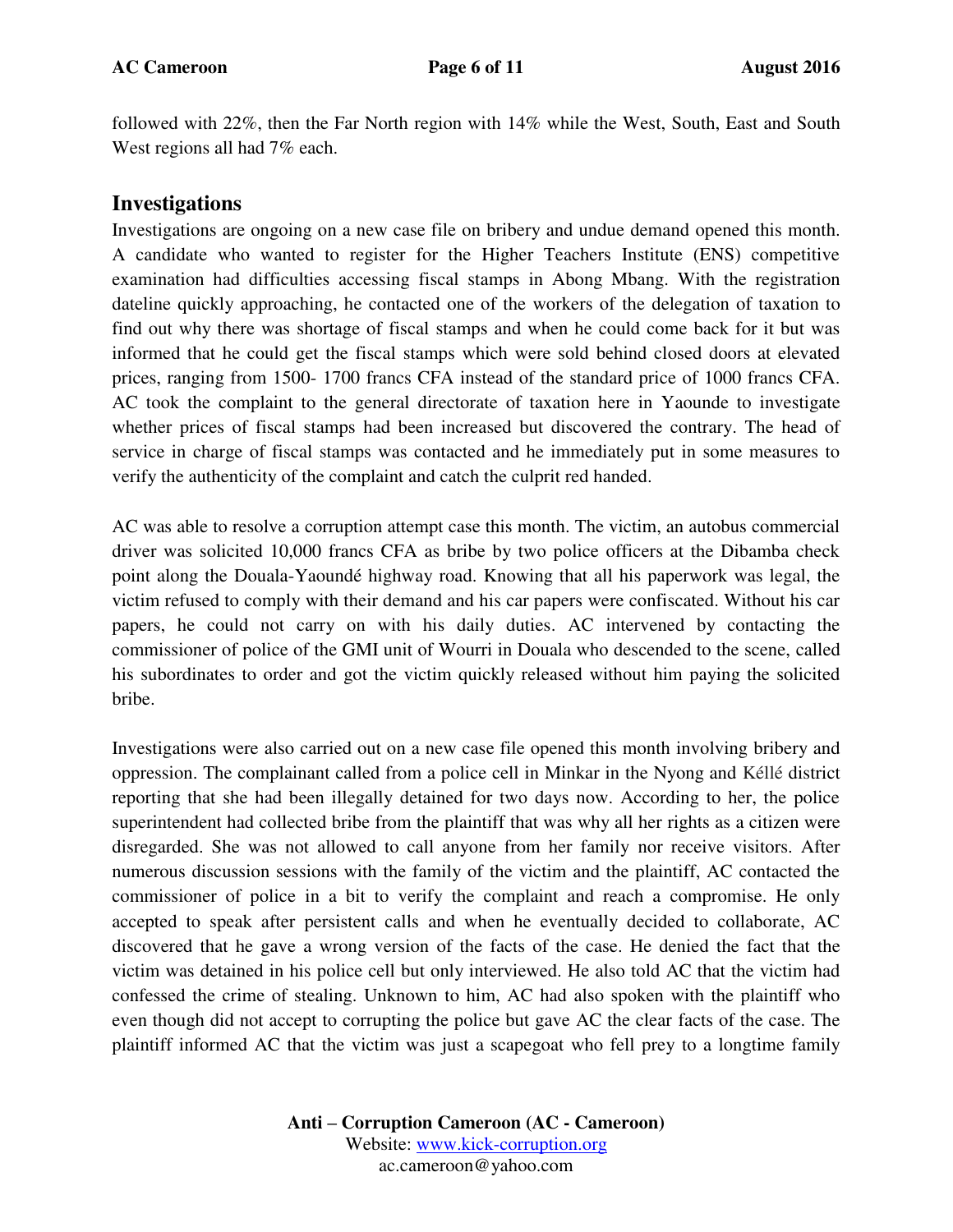feud concerning their inheritance. AC tried to reason out with the commissioner who eventually released the victim on bail and proposed amicable settlement to both parties.

Investigations were also carried out on an education corruption case opened this month. An upper sixth student was solicited bribe from the Classical Bilingual High School Bafang in the West region. He wanted to change from the 'C' to the 'D' series and was asked to pay 5,000 francs CFA before the change could be made. AC contacted the school in a bit to find out if the monetary charge was legal and got the principal who said no money has to paid to enable such a change. With AC's advice, he promised to verify the complaint and put in place measures to protect other students from such corrupt teachers.

### **Health Corruption Hotline**

The Health Corruption hotline received 12 calls this month of August registering four (04) complaints: Two (02) corruption and two (02) non-corruption related complaints. Data from the calls has been analyzed as is represented on charts below.



67% of calls that came in through the Health Corruption hotline phone were responsive while 33% of callers' did not respond to calls or whose numbers were unavailable.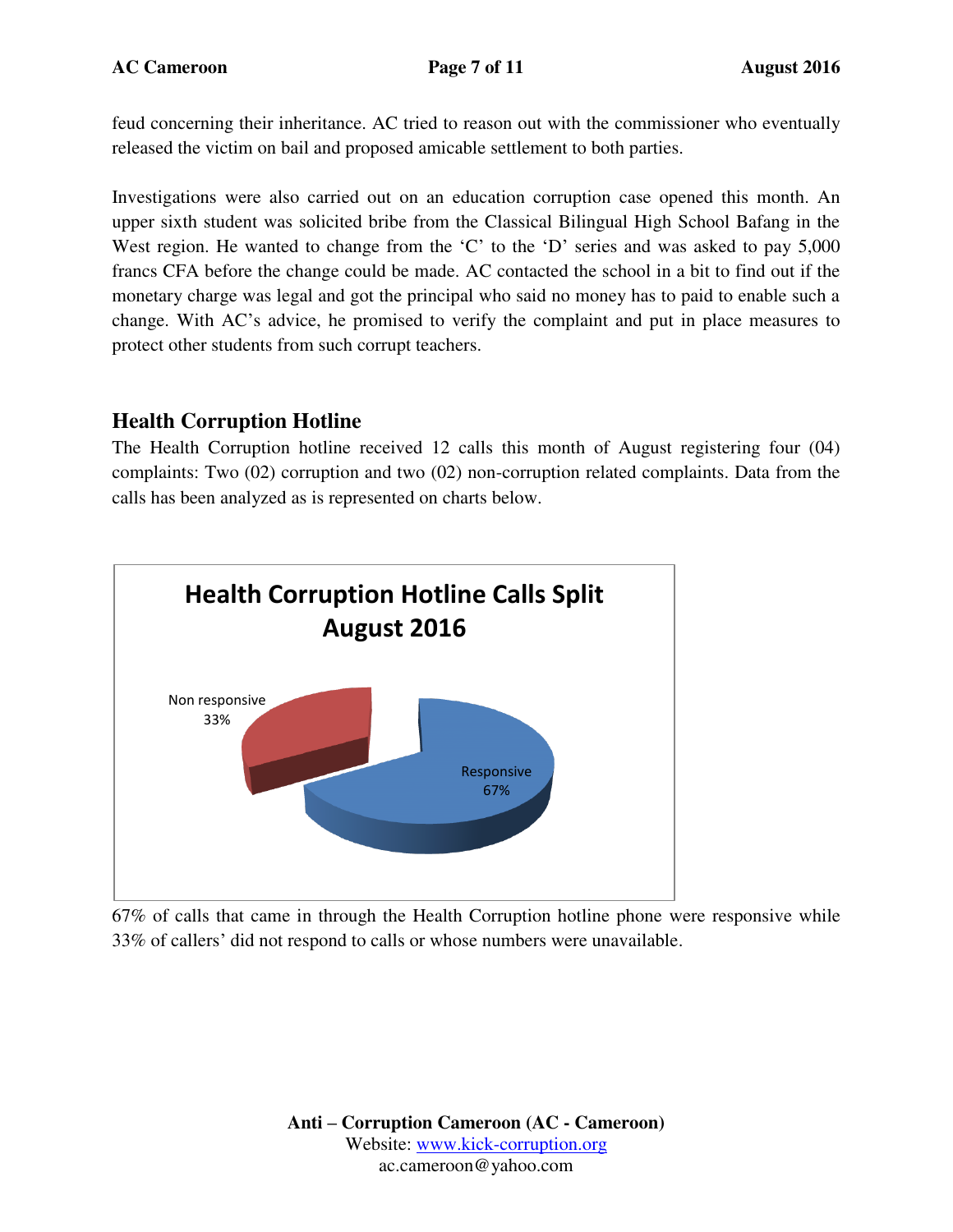

Calls reporting no complaints had 43% while non-corruption complaints had 29% and lastly corruption complaints had 28%



This month of August 2016, both complaints against the sale of HIV/AIDS and malaria treatment had 50% each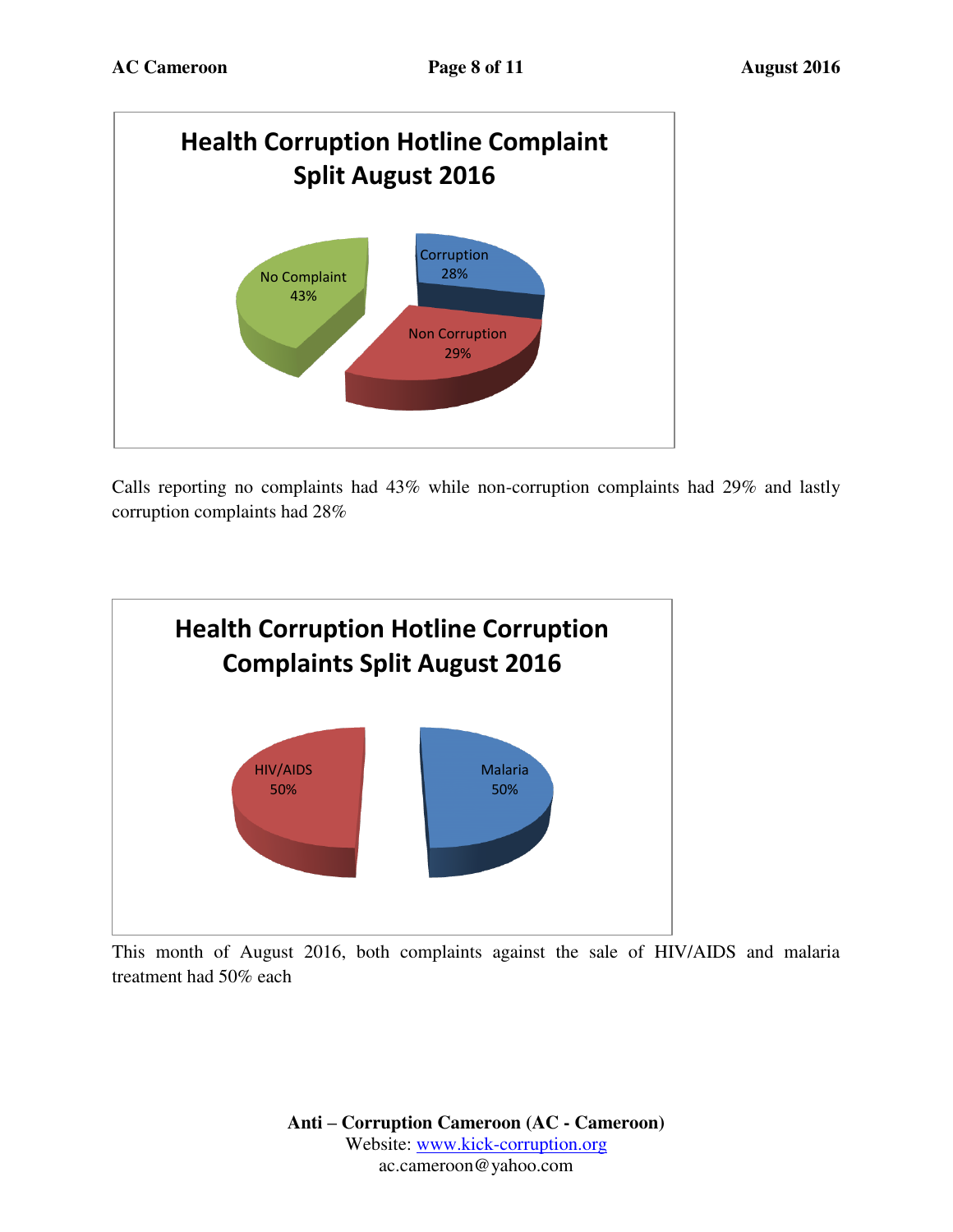## **Gender**



As usual, the male gender participated more representing 71% of calls while the female gender had 29%

# **Age-Range of Callers**

![](_page_8_Figure_7.jpeg)

The adult age range had the highest calls representing 57% of total calls, followed by the youth age range with 29% and lastly, the elderly age range with 14%.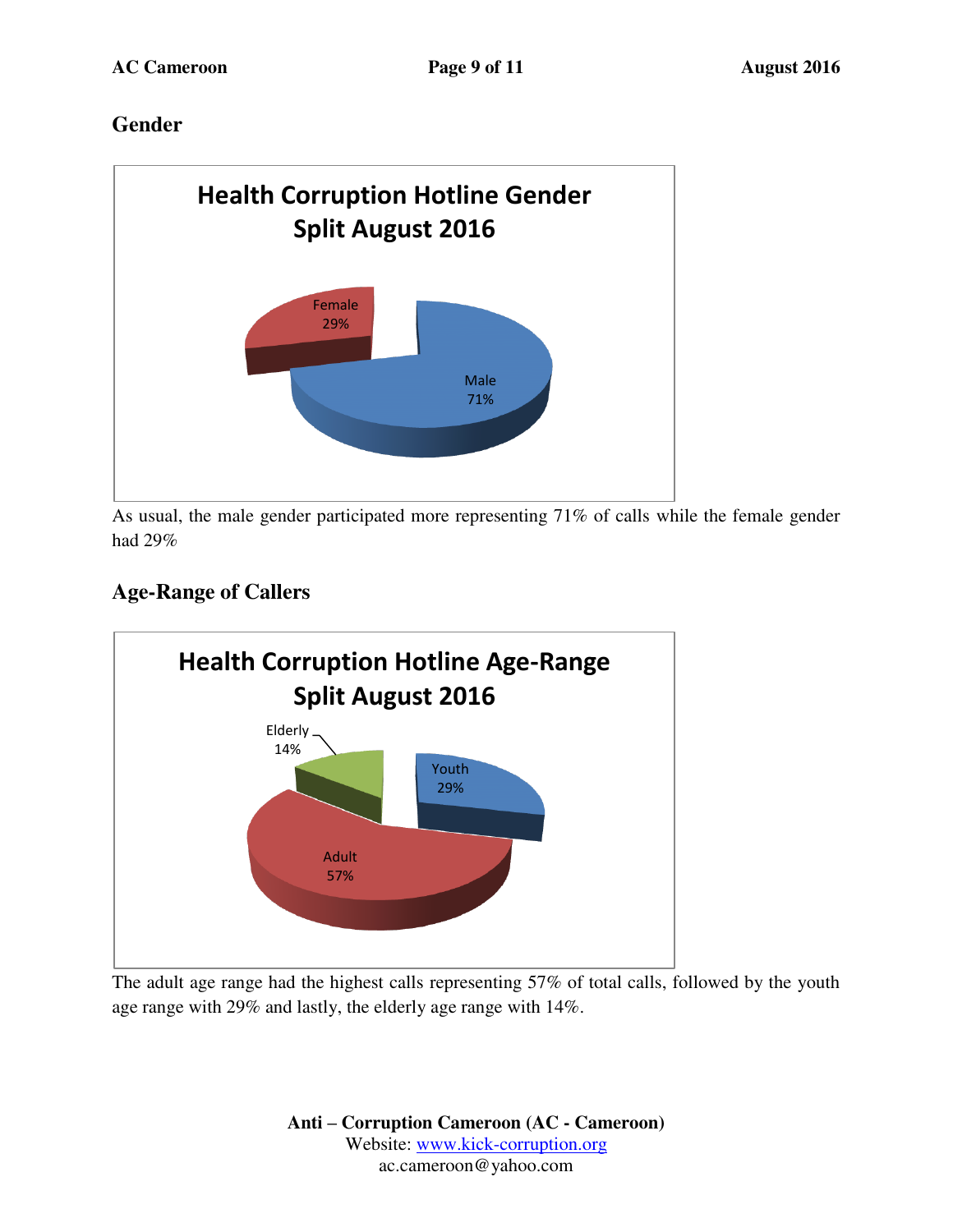### **Regional representation**

![](_page_9_Figure_4.jpeg)

The Adamawa region participated with the highest calls representing 37% of total calls, followed by the Centre region with 27%, the South region with 18% and lastly, the Littoral and Far North regions with 9% each